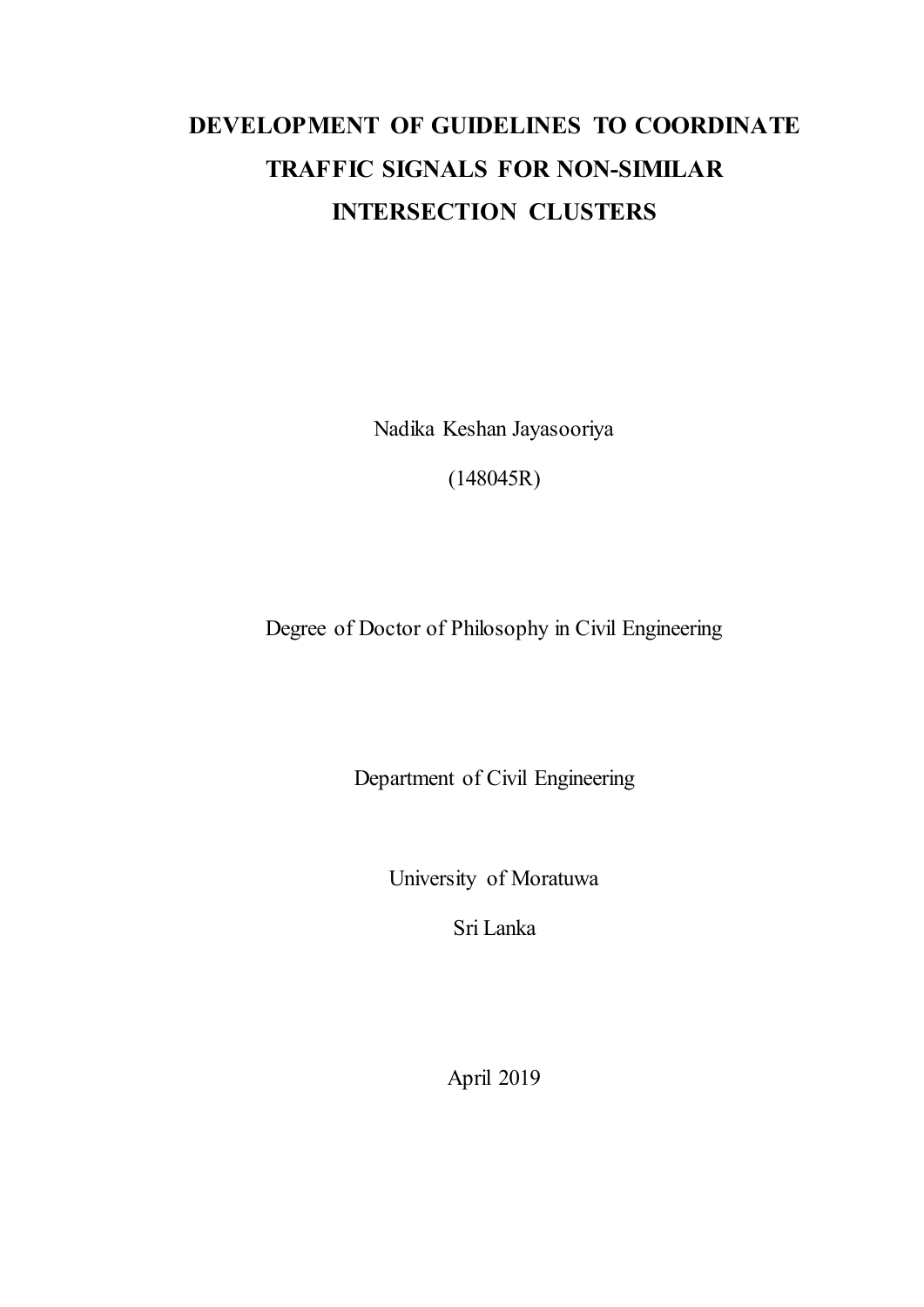# **DEVELOPMENT OF GUIDELINES TO COORDINATE TRAFFIC SIGNALS FOR NON-SIMILAR INTERSECTION CLUSTERS**

Nadika Keshan Jayasooriya

(148045R)

Dissertation submitted in partial fulfilment of the requirements for the Degree of Doctor of Philosophy in Civil Engineering

Department of Civil Engineering

University of Moratuwa

Sri Lanka

April 2019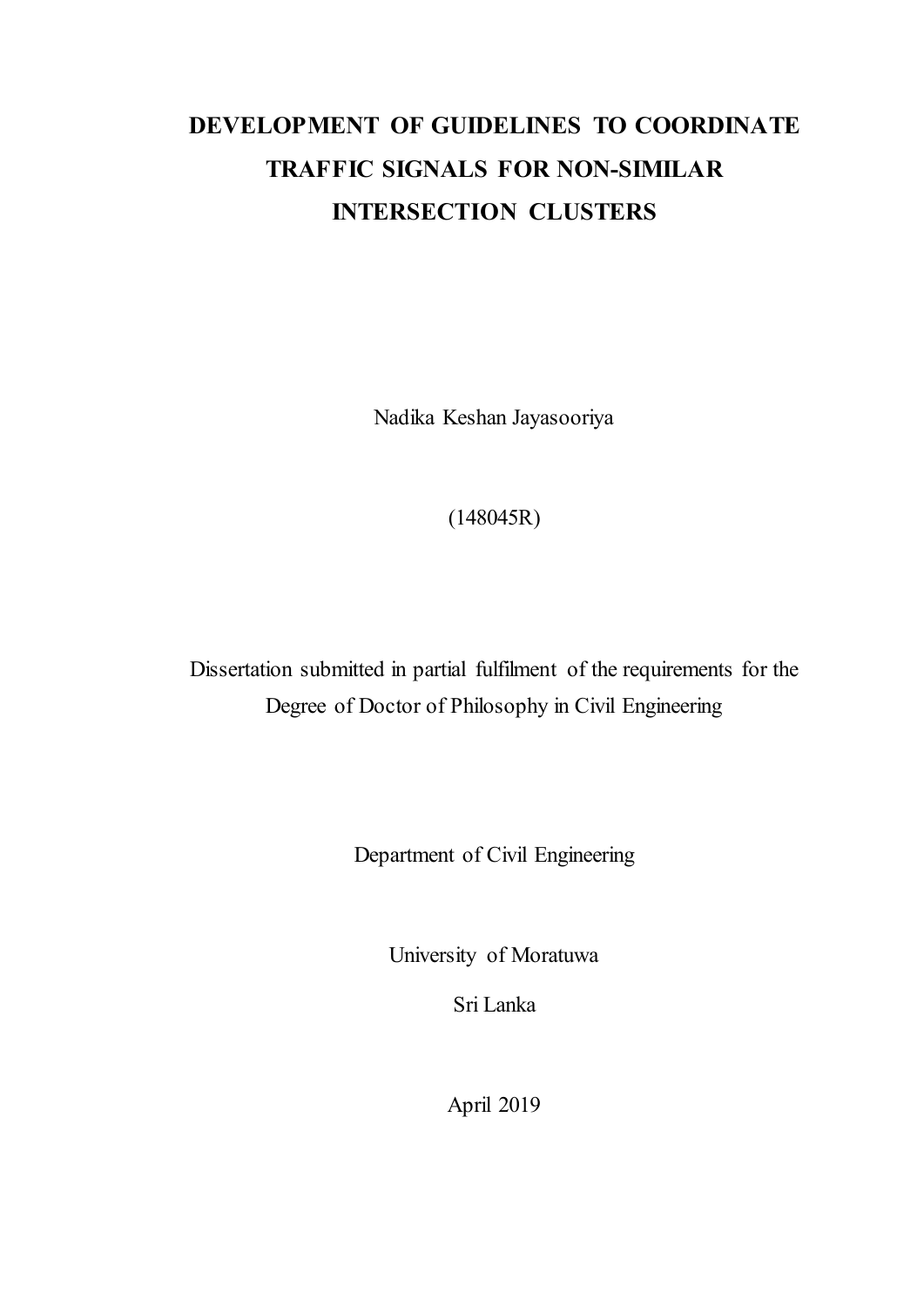### <span id="page-2-0"></span>**Declaration of Candidate and Supervisor**

"I declare that this is my own work and this thesis/dissertation does not incorporate without acknowledgement any material previously submitted for a Degree or Diploma in any other University or institute of higher learning and to the best of my knowledge and belief it does not contain any material previously published or written by another person except where the acknowledgement is made in the text.

Also, I hereby grant to University of Moratuwa the non-exclusive right to reproduce and distribute my thesis/dissertation, in whole or in part in print, electronic or other medium. I retain the right to use this content in whole or part in future works (such as articles or books)."

Signature: Date: Date:

The above candidate has carried out research for the PhD Dissertation under my supervision.

Name of the supervisor:

Signature of the supervisor: Date: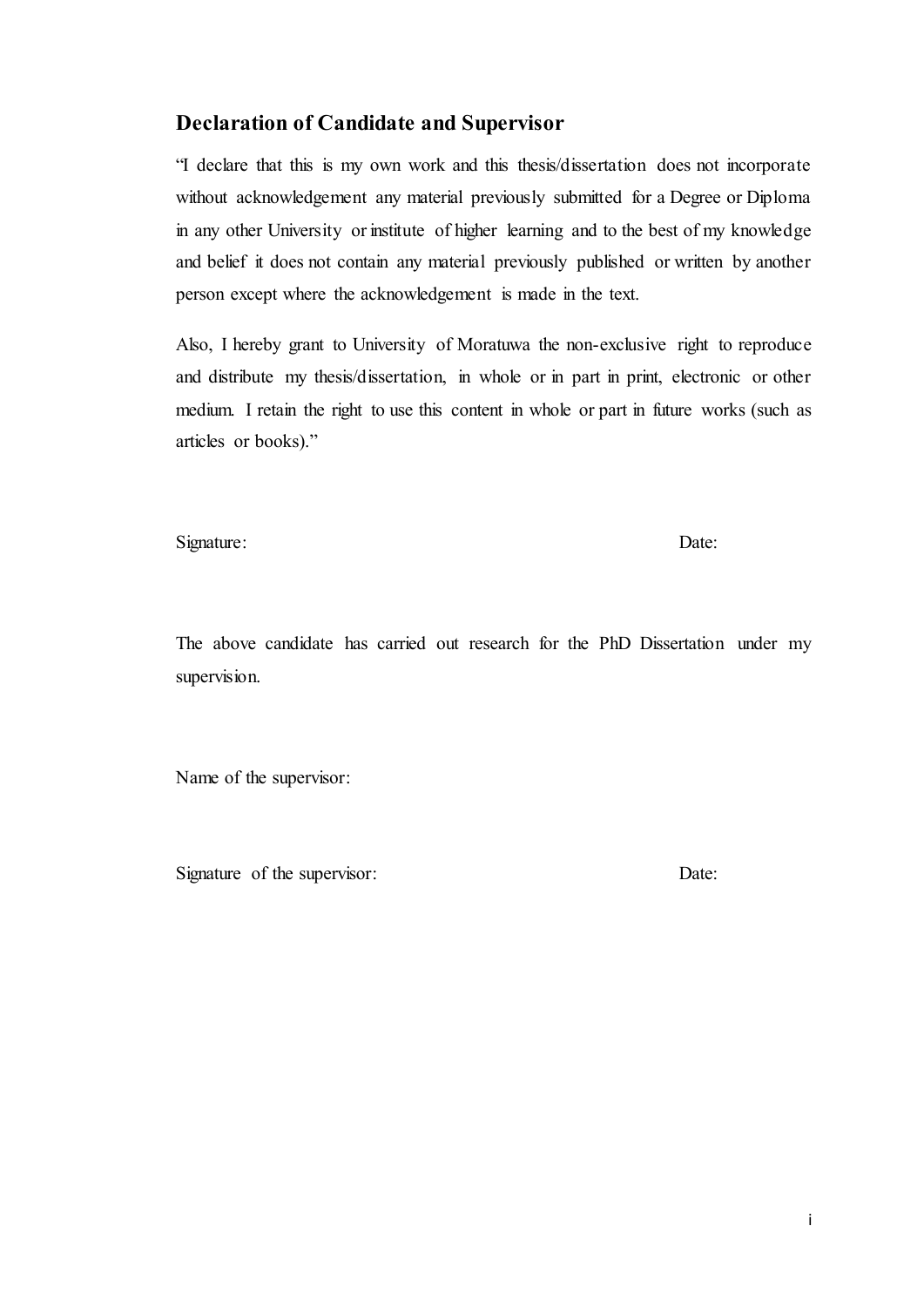## <span id="page-3-0"></span>**Abstract**

#### **Development of guidelines to coordinate traffic signals for non-similar intersection clusters**

Despite the mega scale projects focusing on the long term benefits, proper traffic management initiatives should be introduced and implemented to reduce the unnecessary delays on roads resulting in road user frustration. Traffic signal coordination has been identified as one of the most sustainable solutions, if properly utilized. When it comes to traffic signal coordination, various techniques are available for coordinating similar type intersections. However, when non-similar intersection clusters are encountered, no proper guidelines have been developed for coordination.

The research sets out the preliminary requirements essential to be established for the progress of traffic signal coordination. As the first step, selection of an appropriate micro simulation model to support analysis and a procedure to identify and calibrate important input parameters are established. Second, guideline for signal phasing and timing design for individua l intersections with fixed time signal timing is proposed. The guidelines are produced for intersections considering geometrical arrangements, traffic signal phasing and timing. Third, guidelines for real time traffic signal designs are produced where the guidelines address the extension of green split for different traffic situations.

Finally, the criteria for selecting intersections that should be clustered for traffic signal coordination is established. When clustering, importance of relying on travel time than distance is discussed when developing clustering guidelines. Further, seven basic categories of non-similar intersections based on the intersection geometry and priority directions for green platoon are identified. Based on the analysis, two matrixes are developed for peak period and off-peak period to be utilized by traffic and transportation engineers when non-similar intersections are encountered for traffic signal coordination. The developed guidelines are successfully verified using two case studies, for a selected Baseline road intersection cluster for fixed time traffic signal coordination and Kadawata intersection cluster for real time traffic signal coordination.

*Keywords:* traffic signals, traffic signal coordination, non-similar intersections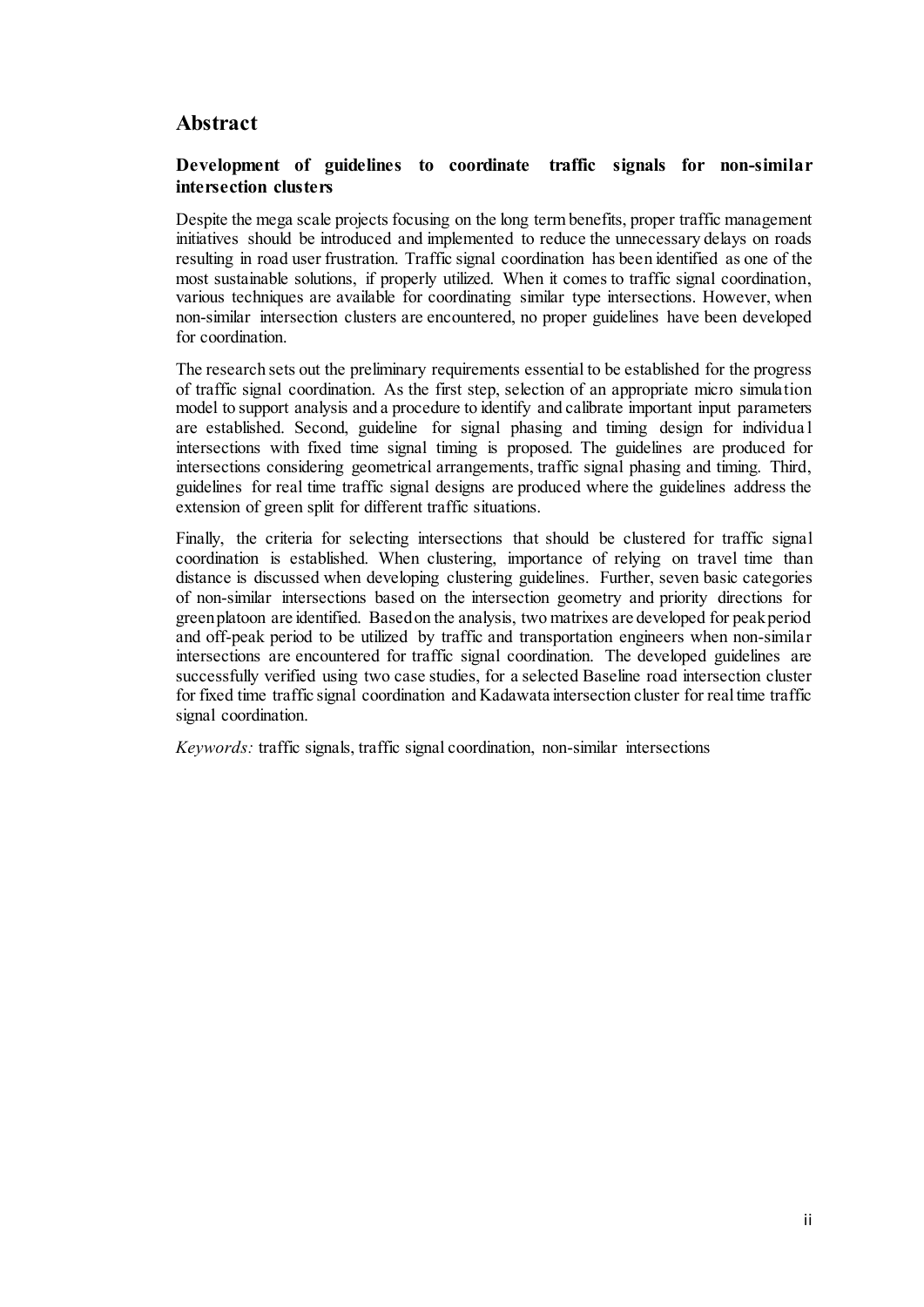### <span id="page-4-0"></span>**Acknowledgement**

This work would not have been possible without the support, guidance and continuous encouragement of many. First of all, I would like to thank my supervisor Prof. Saman Bandara, for his extensive professional and personal guidance provided throughout the course of this study both in research as well as in life in general.

I am very much grateful to the academic staff of Transportation Engineering Group and Department of Civil Engineering, University of Moratuwa for providing me continuous guidance, support and encouragement. I would also like to extend my sincere thanks to my colleagues in the Transportation Engineering Group for helping me out in various occasions.

Nobody would have been more important to me to complete this study than my family members. I would like to remind my parents, my role models, who continuously nurture me to where I am now, with love and moral values, and my brother whose guidance and love has always inspired me to whatever I pursue. Most importantly I would like to thank my loving and supportive wife, for providing me the unending inspiration.

Finally, let me thank all those who have supported me in numerous ways to make this research work a success.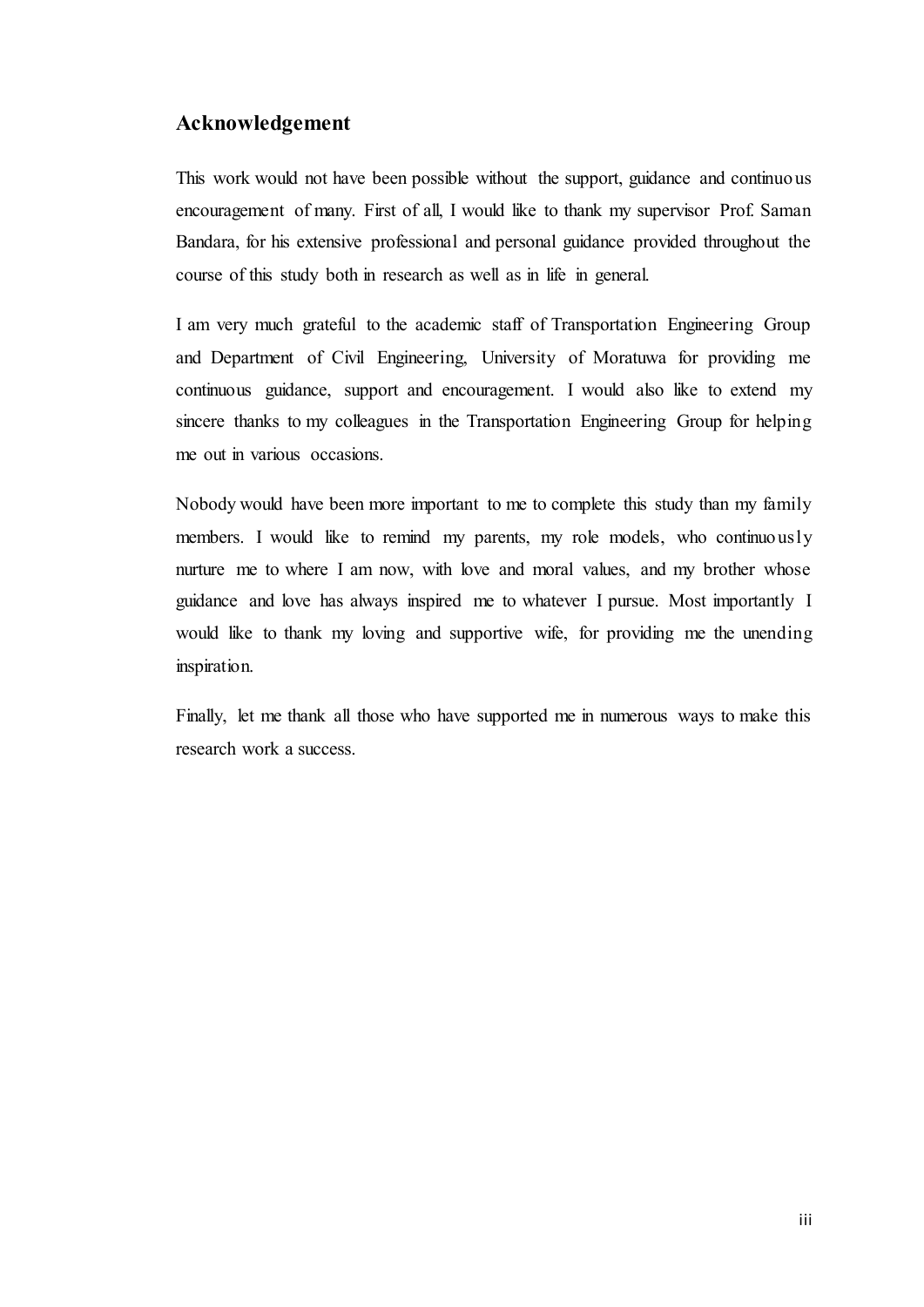## <span id="page-5-0"></span>**Table of Contents**

| 1.2.4. Unavailability of guidelines for traffic signal designs and signal         |
|-----------------------------------------------------------------------------------|
| 1.2.5. Non-existence of guidelines for intersection clustering in coordination  5 |
|                                                                                   |
|                                                                                   |
|                                                                                   |
|                                                                                   |
|                                                                                   |
|                                                                                   |
|                                                                                   |
|                                                                                   |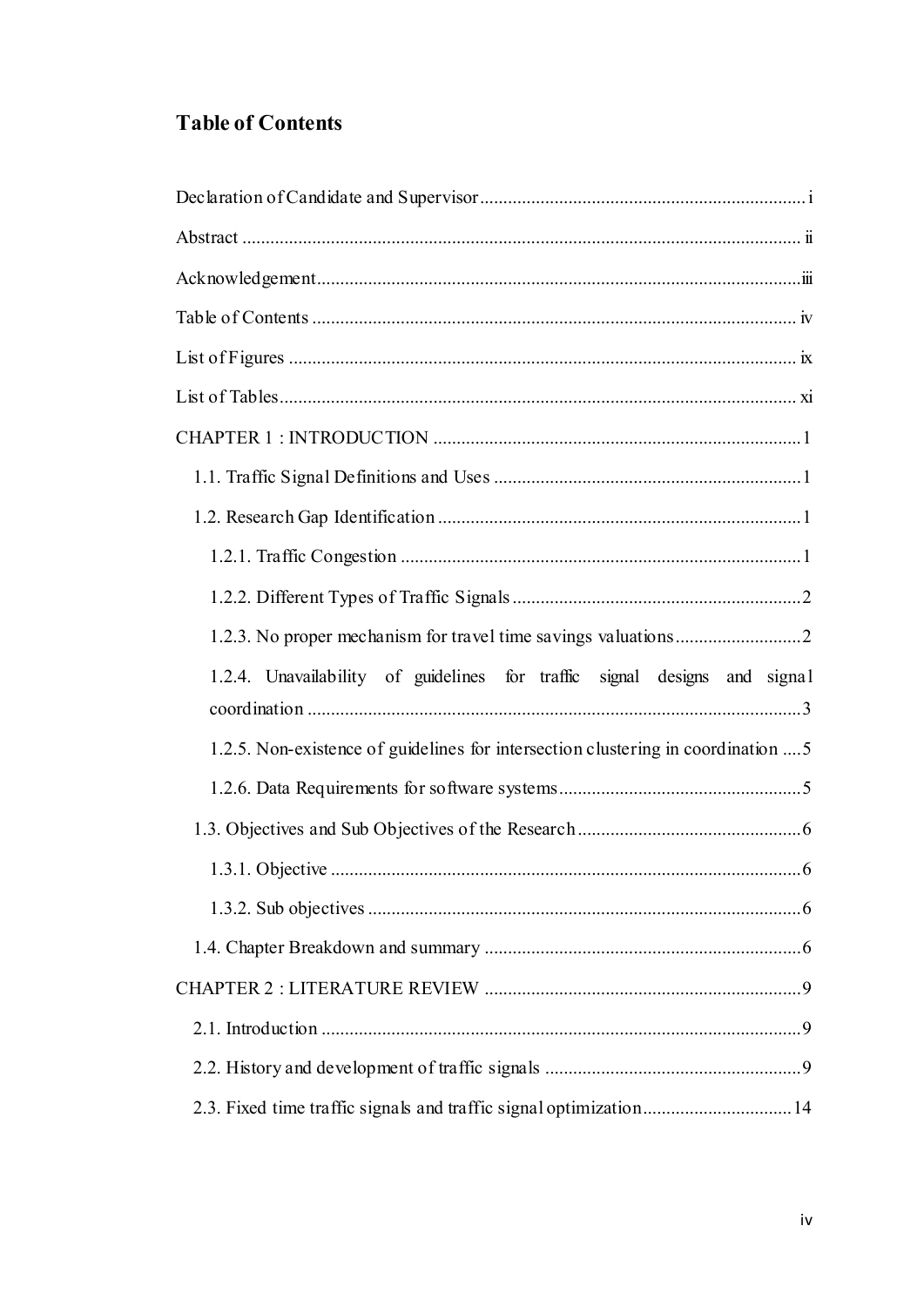| 2.7. New initiatives in traffic signals and traffic management 31 |  |
|-------------------------------------------------------------------|--|
|                                                                   |  |
|                                                                   |  |
|                                                                   |  |
|                                                                   |  |
|                                                                   |  |
|                                                                   |  |
|                                                                   |  |
|                                                                   |  |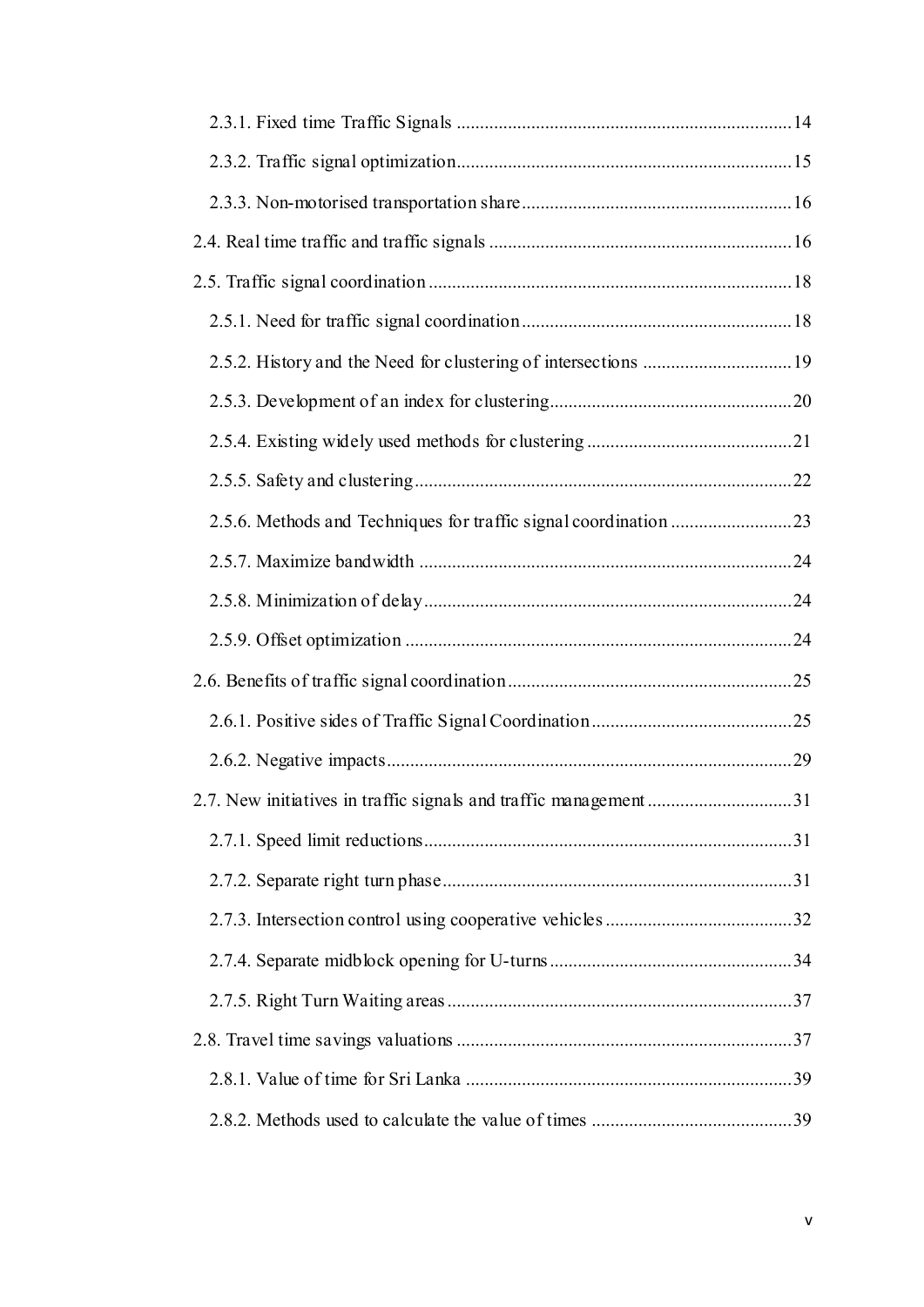| 70                                                                                   |  |
|--------------------------------------------------------------------------------------|--|
|                                                                                      |  |
| 3.3. Quantification of travel time savings and updating the Value of Time for        |  |
|                                                                                      |  |
| 3.4. Development of guidelines for Individual intersections for fixed time systems   |  |
|                                                                                      |  |
| 3.4.1. Guidelines on phasing arrangement based on geometric details 81               |  |
|                                                                                      |  |
| 3.5. Development of guidelines for individual intersections for real time systems 95 |  |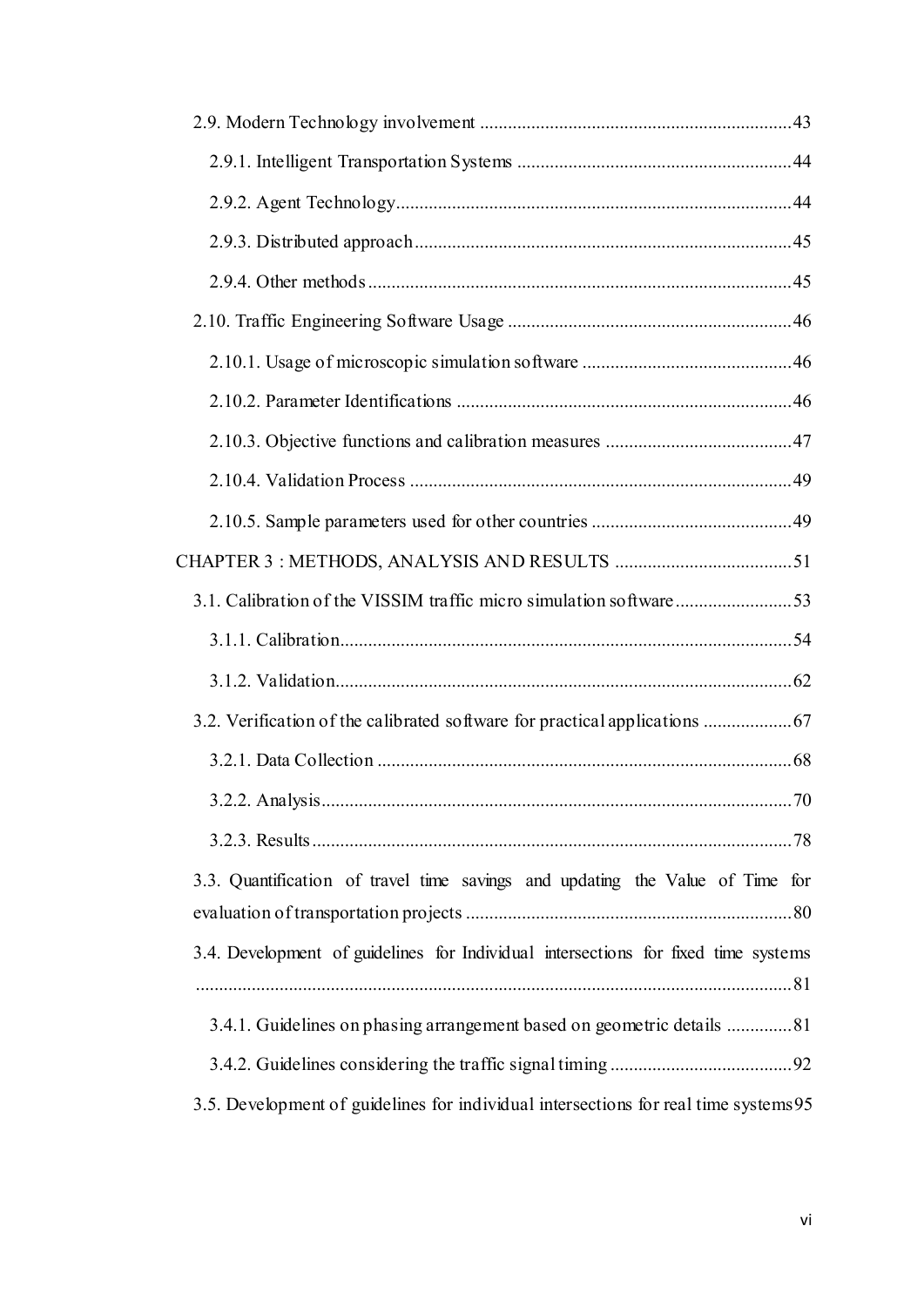| 3.7. Development of Guidelines for traffic signal coordination for non-similar |
|--------------------------------------------------------------------------------|
|                                                                                |
| 3.7.2. Calculation of cycle time for the considered intersections  112         |
| 3.7.3. Optimizing the offsets of timing between intersections 112              |
| 3.7.4. Developing Two Matrixes (7x7) with the coordination sub categories113   |
|                                                                                |
|                                                                                |
| CHAPTER 4 : CASE STUDY APPLICATIONS AND VERIFICATIONS115                       |
| 4.1. Case Study 1: Base Line Road Selected Intersection Cluster 115            |
|                                                                                |
|                                                                                |
|                                                                                |
| 4.2. Case Study 2: Kadawata Expressway Entrance Intersection Cluster  133      |
|                                                                                |
|                                                                                |
|                                                                                |
|                                                                                |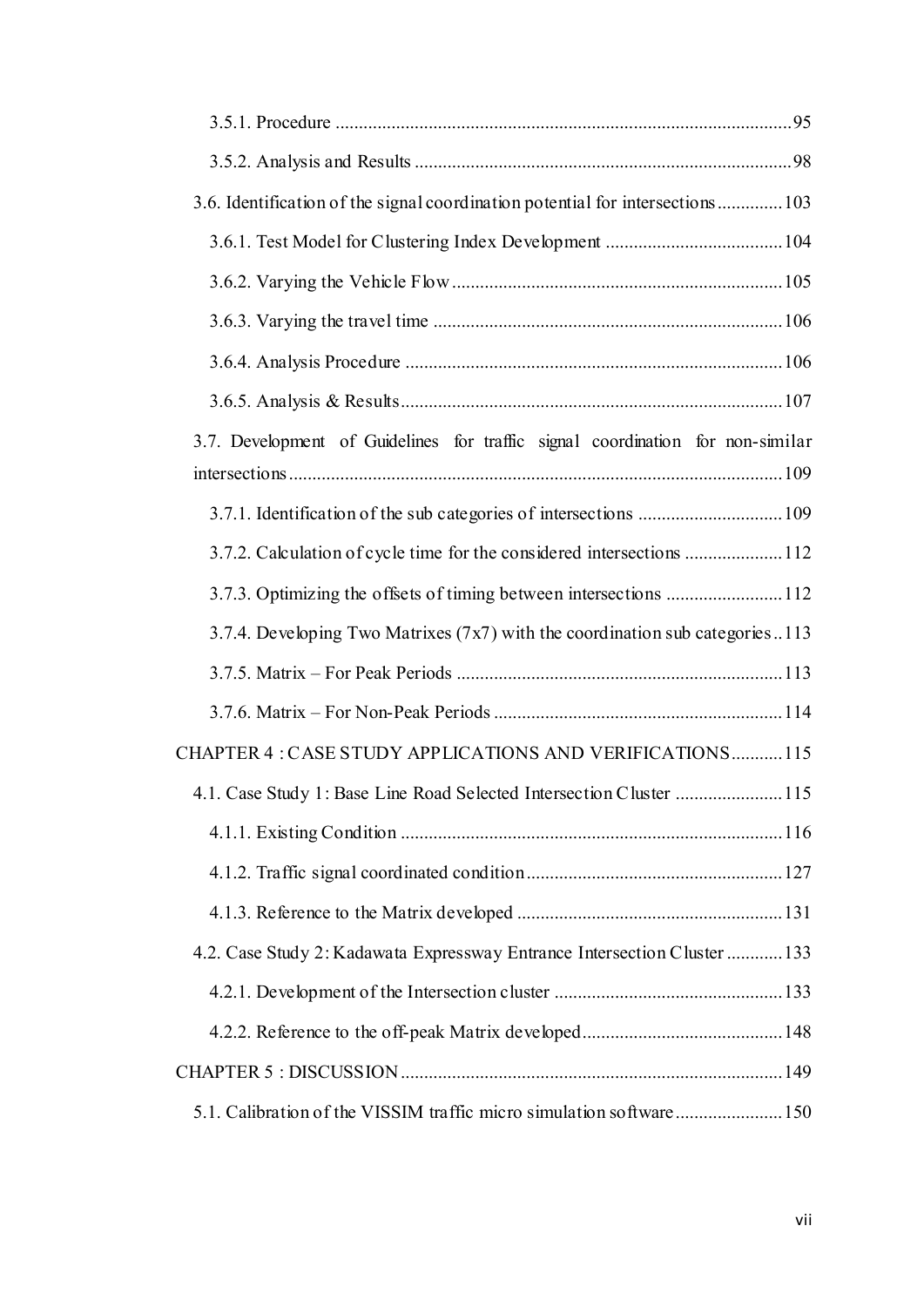| 5.3. Quantification of travel time savings and updating the Value of Time for              |
|--------------------------------------------------------------------------------------------|
|                                                                                            |
| 5.4. Development of guidelines for Individual intersections for fixed time systems         |
|                                                                                            |
| 5.5. Development of guidelines for Individual intersections for real time systems.         |
|                                                                                            |
| 5.6. Identification of the traffic signal coordination potential for intersections 154     |
| 5.7. Development of guidelines for traffic signal coordination 155                         |
| CHAPTER 6 : CONCLUSIONS AND RECOMMENDATIONS  157                                           |
|                                                                                            |
|                                                                                            |
|                                                                                            |
| 6.4. Guidelines for intersection clustering in traffic signal coordination158              |
| 6.5. Guidelines for traffic signal coordination for non-similar intersections  159         |
|                                                                                            |
|                                                                                            |
| APPENDIX A: DESCRIPTION OF INTERSECTIONS USED FOR MODEL                                    |
|                                                                                            |
| APPENDIX B: QUANTIFICATION OF TRAVEL TIME SAVINGS AND                                      |
| <b>UPDATING</b><br><b>THE</b><br><b>VALUE</b><br>OF<br>TIME FOR<br><b>EVALUATION</b><br>OF |
|                                                                                            |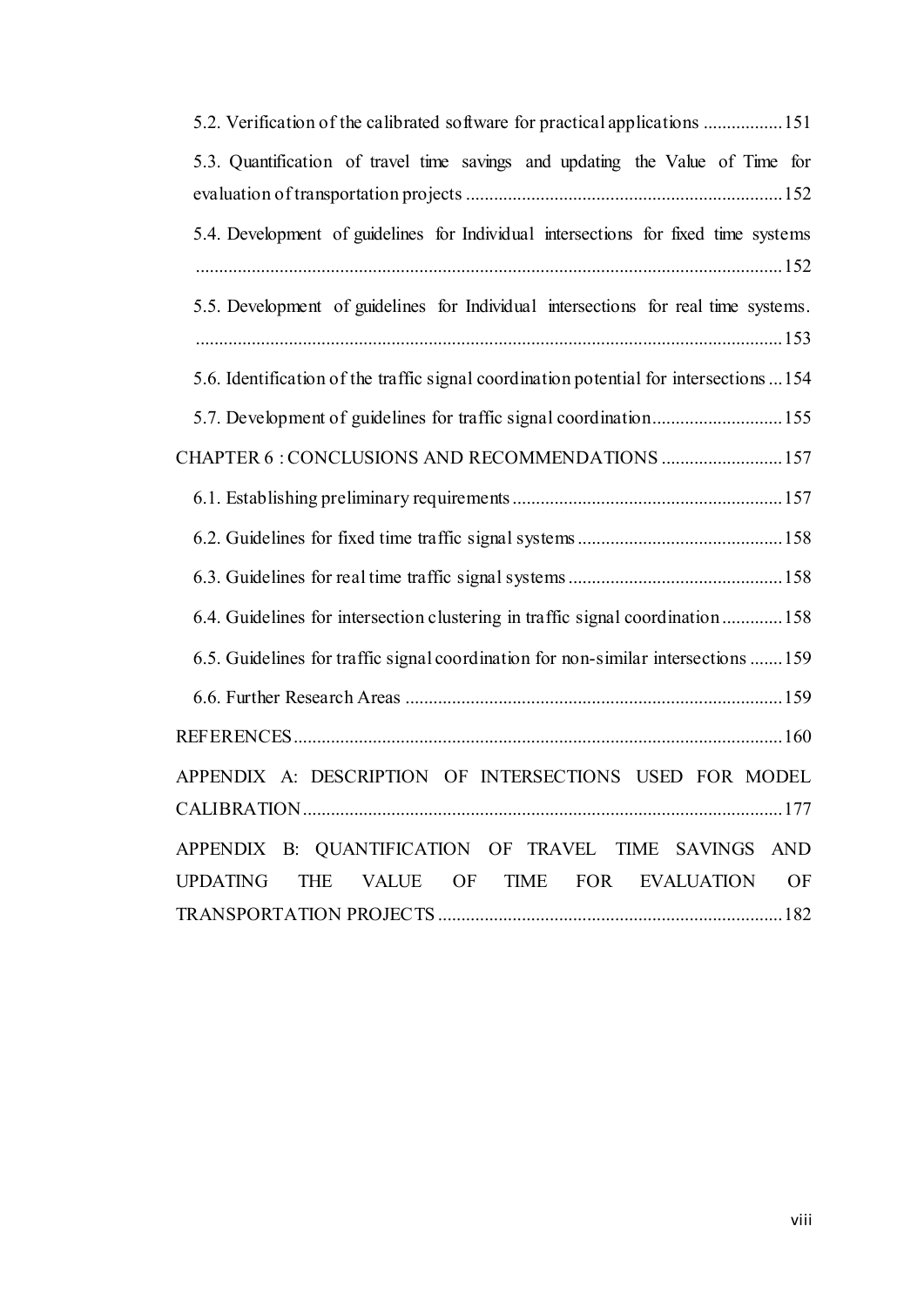# <span id="page-10-0"></span>**List of Figures**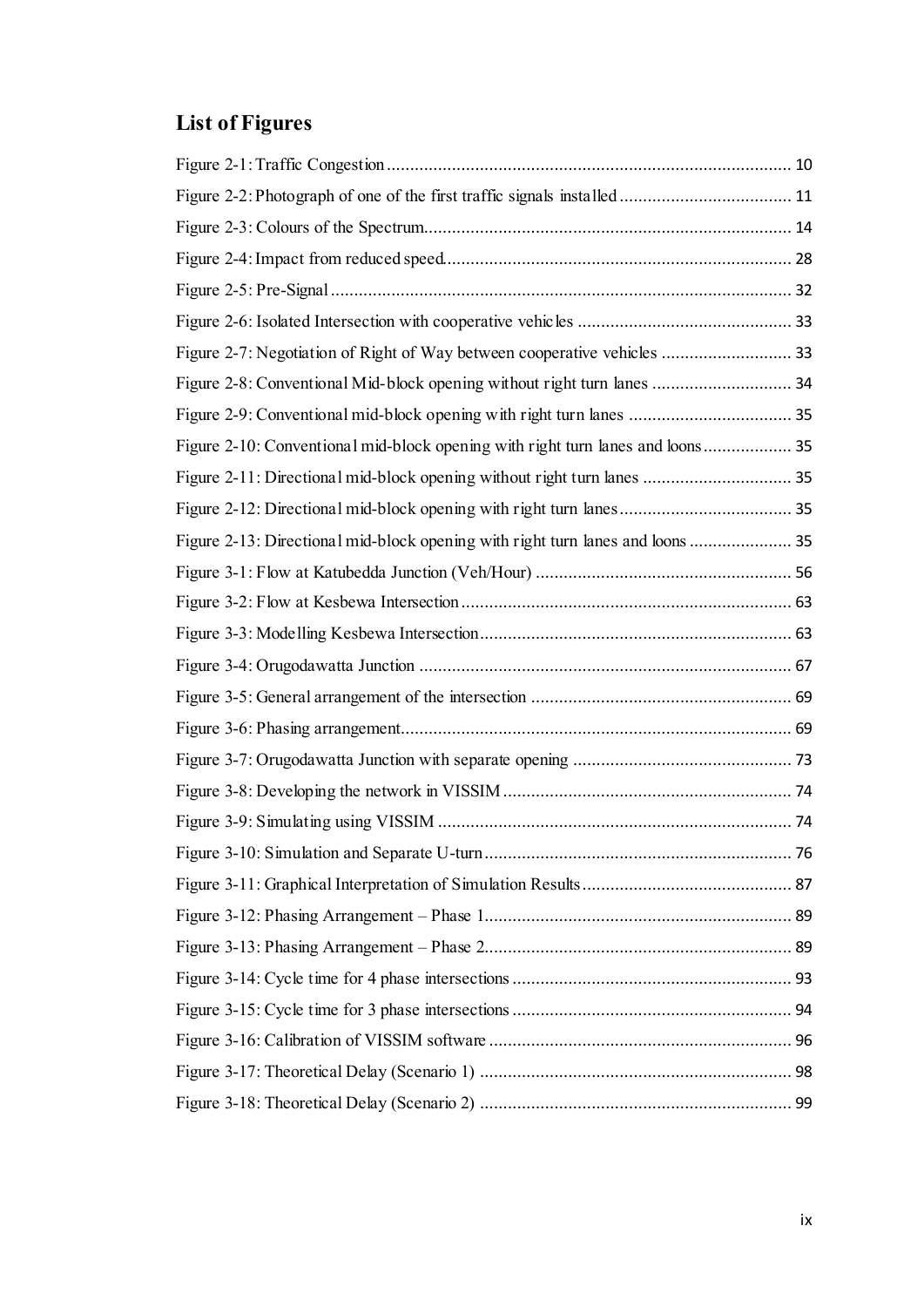| Figure 4-16: Intersection 5: Major Road right turns and Minor Road 137 |  |
|------------------------------------------------------------------------|--|
|                                                                        |  |
|                                                                        |  |
|                                                                        |  |
|                                                                        |  |
|                                                                        |  |
|                                                                        |  |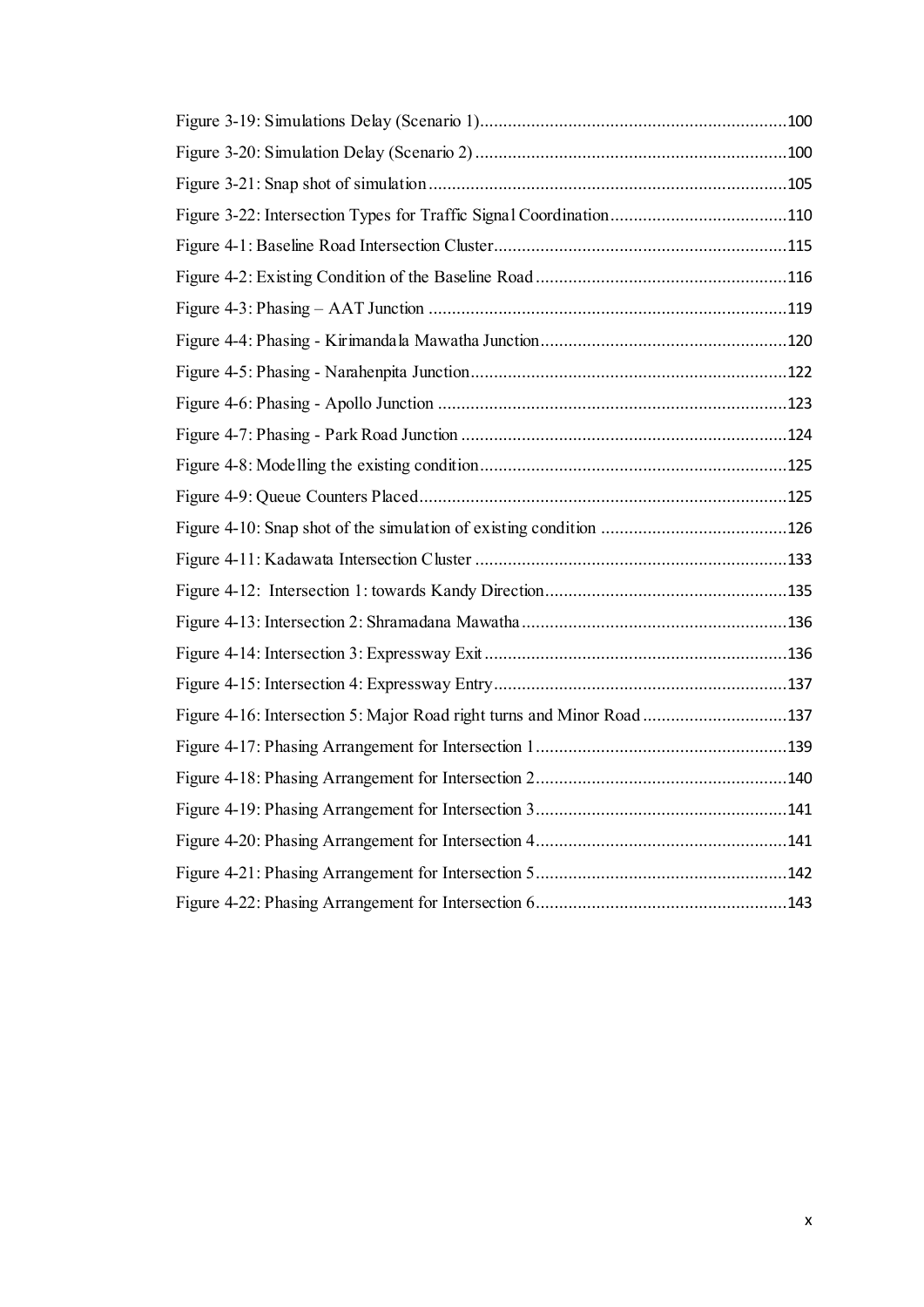## <span id="page-12-0"></span>**List of Tables**

| Table 2-2: Value of times for work based and non-work based trips (in NZ dollars per hour) |  |
|--------------------------------------------------------------------------------------------|--|
|                                                                                            |  |
|                                                                                            |  |
| Table 2-4: Calibrated VISSIM Parameter values for different countries  50                  |  |
|                                                                                            |  |
|                                                                                            |  |
|                                                                                            |  |
|                                                                                            |  |
|                                                                                            |  |
|                                                                                            |  |
|                                                                                            |  |
|                                                                                            |  |
|                                                                                            |  |
|                                                                                            |  |
|                                                                                            |  |
|                                                                                            |  |
|                                                                                            |  |
|                                                                                            |  |
|                                                                                            |  |
|                                                                                            |  |
|                                                                                            |  |
|                                                                                            |  |
|                                                                                            |  |
|                                                                                            |  |
| Table 3-21: Results of the Simulation Analysis (No right turn lane available)  86          |  |
|                                                                                            |  |
|                                                                                            |  |
|                                                                                            |  |
|                                                                                            |  |
|                                                                                            |  |